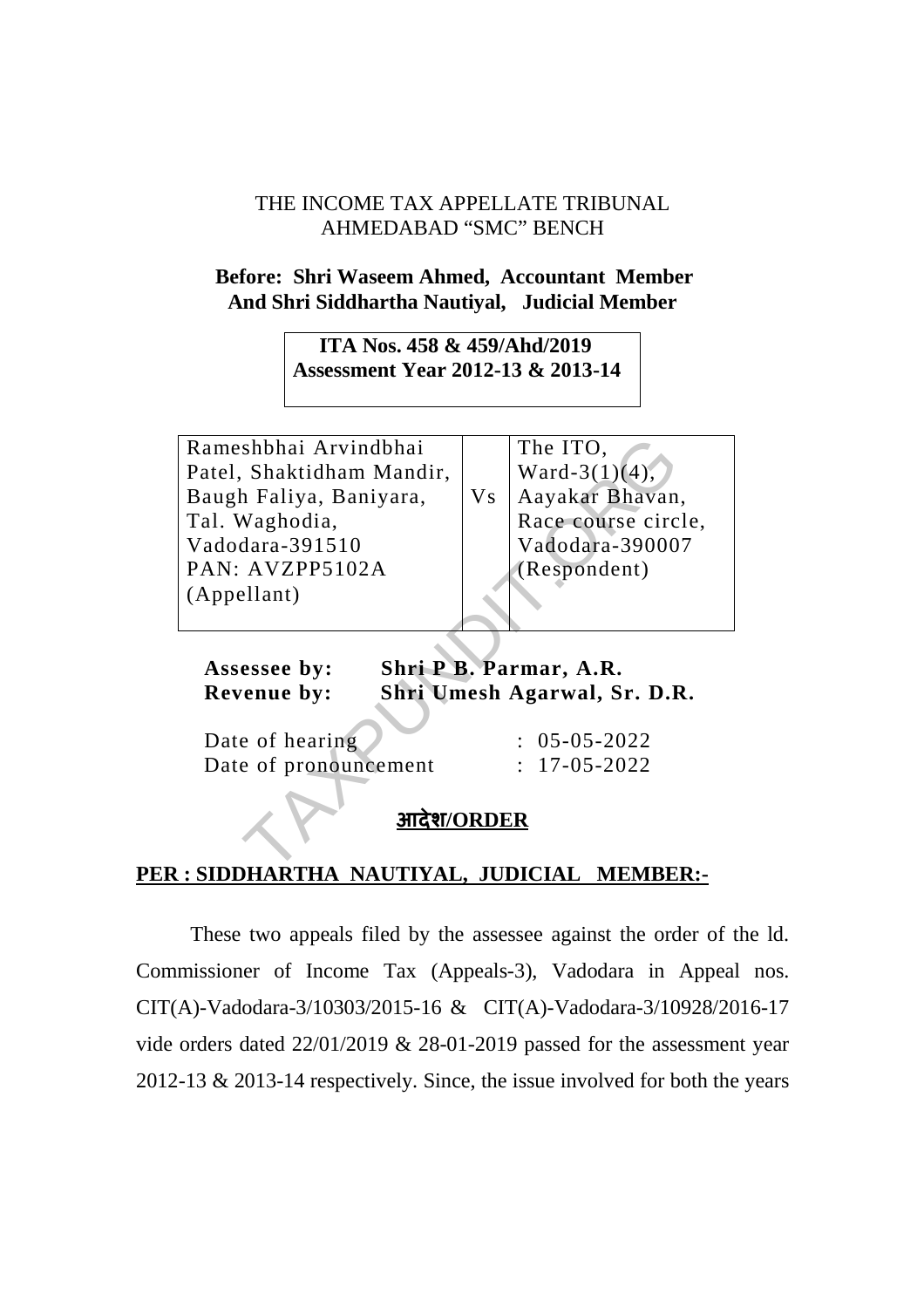2

are primarily common, we shall dispose of both the appeals by a common order.

2. The assessee has taken the following grounds of appeal:-

## **ITA No. 458/Ahd/2019 A.Y. 2012-13**

*"1.00 ADDITION ON ACCOUNT OF CAPITAL GAIN ARISING ON TRANSFER OF LAND BY EVALUATING IT AS AN NON AGRICULTURAL LAND.* 

*1.01 On the facts and circumstances of appellant's case as well as in law, the Hon'ble CIT (A) has erred in confirming erroneous action of ld AO by classifying the agricultural land as non agricultural land and consequently, charging capital gain of Rs. 7,23,742/- arising on sale of such agricultural land as an taxable capital gain though fact of the matter is that the said land is situated outside limit of municipality.*  ADDITION ON ACCOUNT OF CAPITAL GA<br>
TRANSFER OF LAND BY EVALUATING IT A<br>
CULTURAL LAND.<br>
On the facts and circumstances of appellant's case<br>
the Hon'ble CIT (A) has erred in confirming errone<br>
(b) by classifying the agricul

*1.02 Your appellant prays Your Honour to hold so now and treat the classification of land as an agricultural land and as a result, delete the addition holding it to be exempt from tax.* 

*2.00 ADDITION U/S 44AD OF THE ACT.* 

*2.01 On the facts and circumstances of appellant's case as well as in law, the ld AO has erred in taxing appellant at 12% of gross receipt as against 8% as prescribed u/s 44AD of the Act.* 

*2.02 Your appellant prays Your Honour to hold so now direct Id AO to treat income at 8% as prescribed u/s 44AD of the Act.* 

*2.00 YOUR APPELLANT CRAVES LEAVE TO ADD, AMEND AND / OR DELETE ALL OR ANY GROUND(S) TAKE HEREINABOVE.*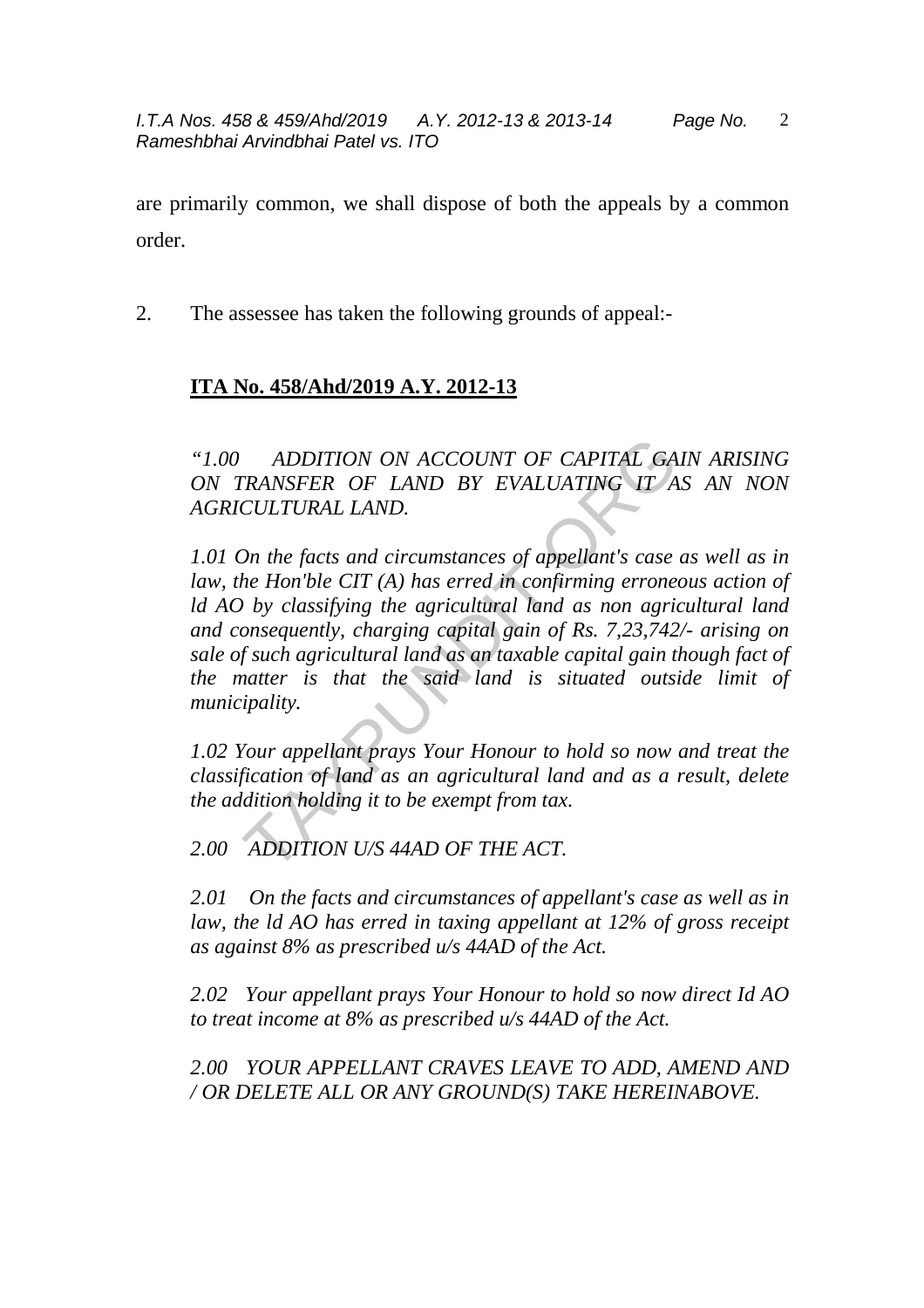I.T.A Nos. 458 & 459/Ahd/2019 A.Y. 2012-13 & 2013-14 Page No. Rameshbhai Arvindbhai Patel vs. ITO

## **ITA No. 459/Ahd/2019 A.Y. 2013-14**

*"1.00 ADDITION ON ACCOUNT OF CAPITAL GAIN ARISING ON SALE OF LAND BY EVALUATING IT AS AN NON AGRICULTURAL LAND.* 

*1.01 On the facts and circumstances of appellant's case as well as in law, the Hon'ble CIT (A) has erred in confirming erroneous action of ld AO by classifying agricultural land as an non agricultural land and consequently charging the capital gain of Rs. 17,17,725/- arising on transfer of such land as an taxable capital gain though fact of the matter is that the said land is situated outside limit of municipality. 1.02 Your appellant prays Your Honour to hold so now and treat the evaluation of land as an agricultural land and as a result, delete the addition holding it to be exempt from tax.*  r is that the said land is situated outside limit of murdiour appellant prays Your Honour to hold so now attion of land as an agricultural land and as a resumption holding it to be exempt from tax.<br>ADDITION OF RS. 1,06,913

*2.00 ADDITION OF RS. 1,06,913/- BY DISALLOWING 10% OF TOTAL AGRICULTURAL EXPENDITURE CLAIMED* 

*2.01 On the facts and circumstances of appellant's case and in law, the Hon'ble CIT (A) has erred in confirming disallowance to the tune of 10% of total agricultural expenditure claimed on assumption and presumption.* 

*2.02 Your appellant prays Your Honour to hold so now and delete the said impugned additions made to the total income.* 

*3.00 YOUR APPELLANT CRAVES LEAVE TO ADD, AWIEND AND / OR DELETE ALL OR ANY GROUND(S) TAKE HERE IN ABOVE.*

## **AY-2012-13:**

3. The brief facts of the case are that during the year, the assessee sold agricultural lands situated at village- Kotambi, Bhaniyara and Bhavpura, Taluka for total consideration of  $\bar{\tau}$  10,30,200/-. The gain on sale of such agricultural lands amounting to  $\bar{\tau}$  6,60,504/- was claimed as not taxable in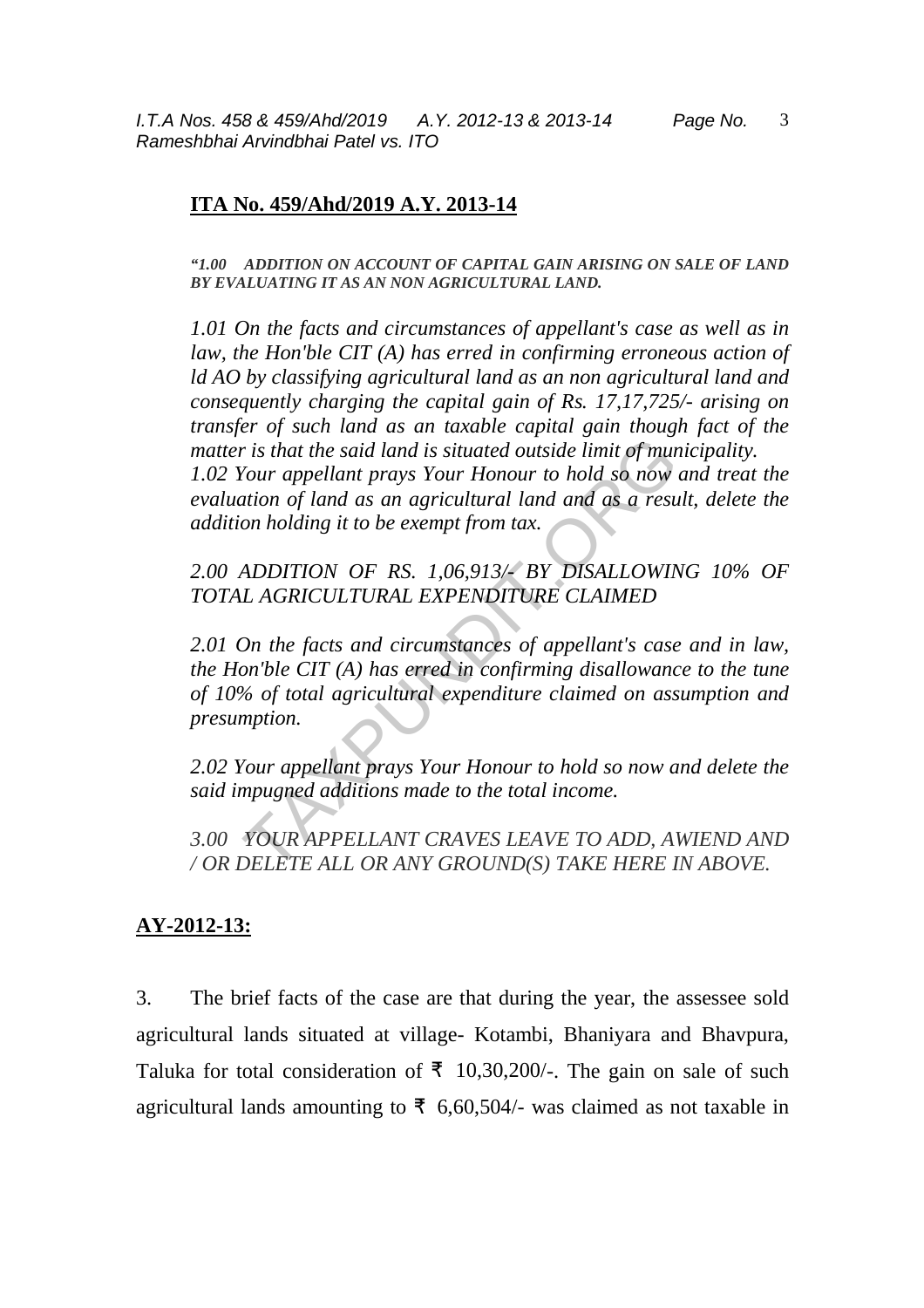the return of income under the head "Exempt Income" since the said agricultural lands at the time of sale were situated beyond 8 km from the local limits of Vadodara Municipal Corporation (VMC). During the course of assessment proceedings, the assessing officer issued a show cause notice as to why provisions of section 50C should not be applied to the sale of such lands, because as per Vododara Urban Development Authorities (VUDA) letter dated 22.12.2014, distance from Vadodara Mahanagar Seva Sadan to Bhavpura and Baniyara are within 8 km and hence the land situated in these 2 villages cannot be treated as agricultural land. The assessee submitted that the lands are situated beyond the prescribed limit of 8 km and hence are not capital assets within the meaning of section  $2(14)$  of the Act. However, the AO rejected the assessee's contention and relying on the Town Planner, VUDA's letter (referred to above) specifying the area and distance, held that the land does not qualify as agricultural land and applied the provisions of section 50C of the Act. Accordingly, the AO made an addition of  $\bar{\tau}$ 7,23,742/- as a LTCG and  $\overline{5}$  6,88,065/- as STCG in respect of 2 properties applying the provisions of section 50C of the Act. In appeal, Ld. CIT(A) gave part relief to the assessee and after taking into consideration the submissions of the assessee with regard to distance of the 2 properties in question from the municipal limits, he deleted the STCG with respect to land sold in village Bhavpura by holding that this land falls outside the VMC municipal limits, as can be seen from Google Maps. However, Ld. CIT(A) confirmed the addition of  $\overline{5}$  7,23,742/- as LTCG in respect of land sold in village Bhaniyara on the ground that as per Google Maps, the land was situated within 8 km from VMC limit. The Ld. CIT(A), by granting the relief made the following observations: and Baniyara are within 8 km and hence the land situde that the treated as agricultural land. The assessee se situated beyond the prescribed limit of 8 km and 1 s within the meaning of section 2(14) of the Act. If the ass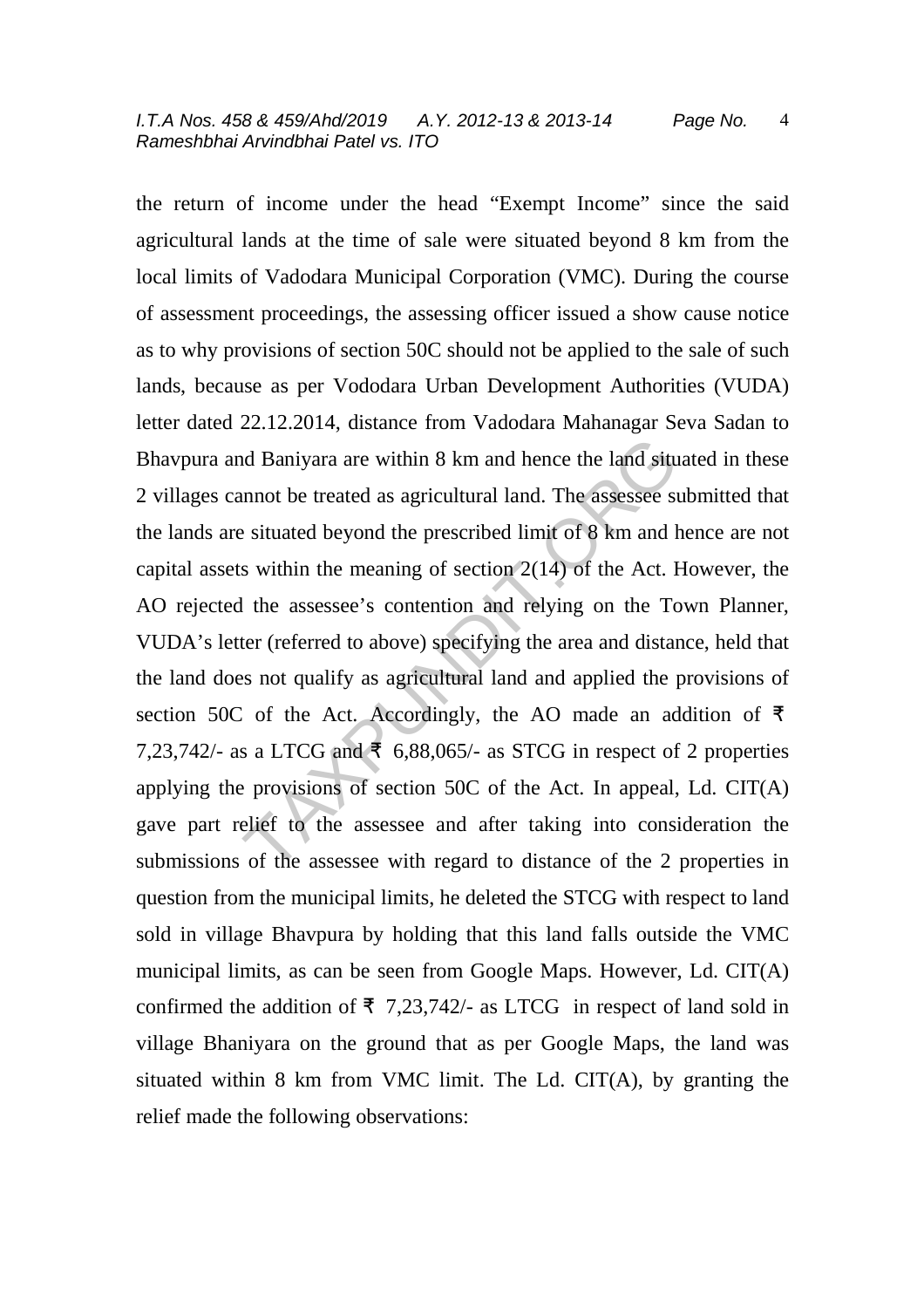*"2.3.1 I have considered the facts of the case and gone through the assessment order, remand report of the A.O. and submission of the appellant. The A.O. has made addition of Rs. 7,23,742/- as Long Term Capital Gain and made addition of Rs. 6,88,065/- as Short Term Capital Gain u/s 2(14) on account of sale of agriculture lands situated within 8 k.m. from the VUDA limit. The A.O. in his remand report mentioned that as per the report of the Executive Engineer, Vadodara City (R & B) Division, Bhaniyara village and Bhavpura village are within VUDA limit.* 

*2.3.2 The A.R. was directed to verify the distance of respective places from closest point on the local limit of Vadodara Municipal limit by taking help from Google Map. It is noticed that the village Bhaniyara is situated within limit and village Bhavpura is not within limit.* 

*2.3.3 In view of above verified facts by Google Map with which the A.R too agreed, the disallowance of Rs. 7,23,742/- as Long Term Capital Gain is confirmed for sale of land situated at Bhaniyara village and whereas the disallowance of Rs. 6,88,742/- as Short Term Capital Gain is deleted for the land situated at Bhavpura village as the former is within 8 k m. from VMC limit whereas the latter is outside of 8 k.m. from VMC limit. Thus, this ground is partly allowed."*  The A.R. was directed to verify the distance of resp<br>closest point on the local limit of Vadodara Munic<br>help from Google Map. It is noticed that the village<br>ated within limit and village Bhavpura is not within<br>In view of a

4. Before us, the counsel for the assessee reiterated that the land sold in village Bhaniyara is situated beyond 8 km of VMC limit and accordingly does not qualify as a capital asset under section 2(14) of the Act. Hence, in the instant facts, the assessing officer erred in invoking section 50C of the Act. The learned counsel for the assessee drew attention to pages 16 to 16 A of the paper book which is the distance certificated and population certificate issued by "Talati cum mantri" in respect of the impugned land. He further drew attention to page 30 of paper book containing the Google Maps showing the relevant distance. The counsel for the assessee submitted that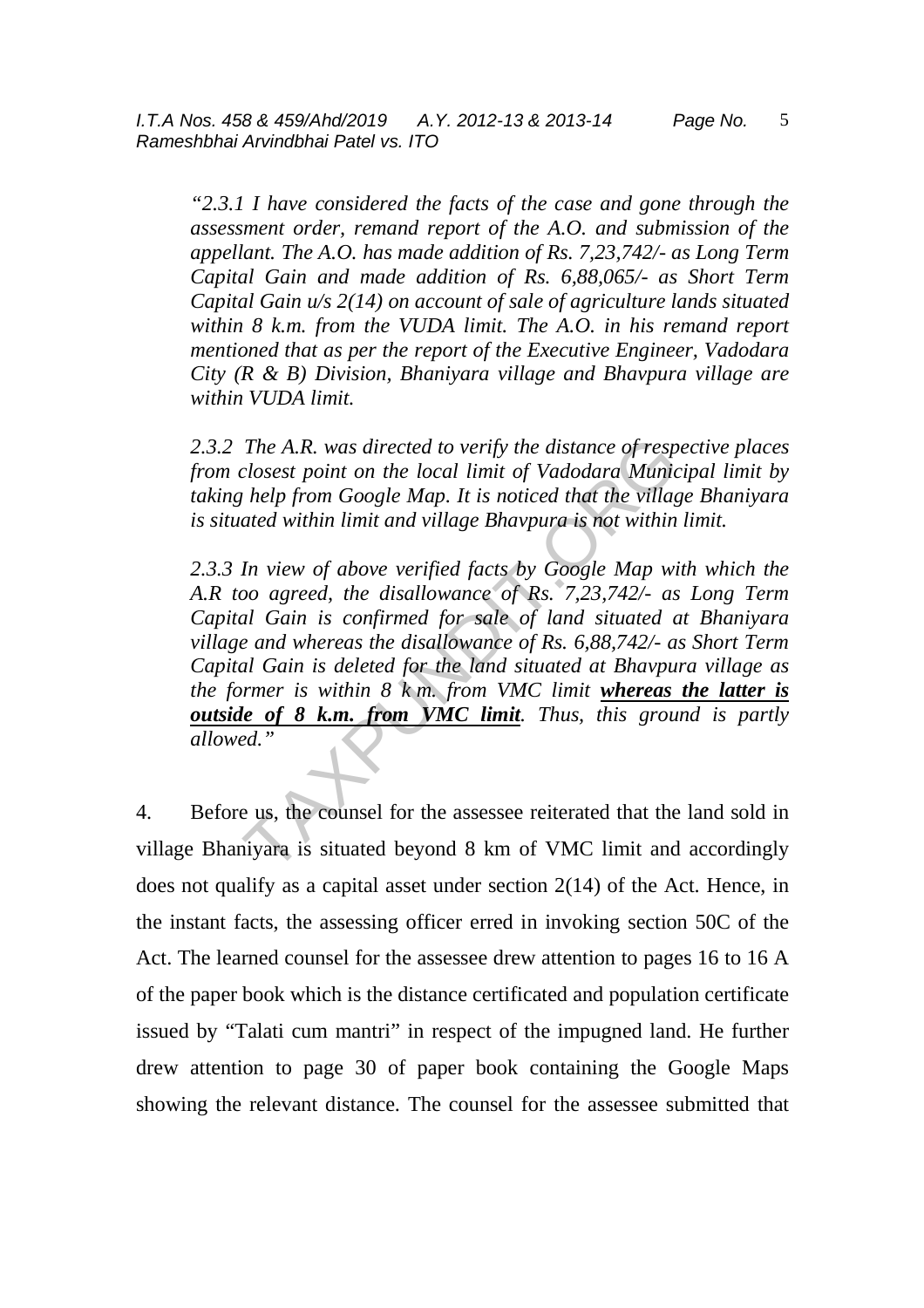the above evidences were completely overlooked by Ld. CIT(A) who has only given weightage to certificate issued by Executive Engineer, Vadodara. Further, Ld. CIT(A) has given an erroneous finding that even as per Google Maps, land in question was situated within the prescribed limit and the assessee also agreed with the same. On the issue of reliance being placed by CIT (Appeals), on the certificate issued by Executive Engineer, Vadodara, the assessee submitted that it is the "Talati cum Mantri" which was the authority on certifying the distance and the Ld. CIT(A) erred in relying on certificate issued by any other authority. In response, the Ld. Departmental Representative relied upon the observations made by the Ld. CIT(A) in his order.

5. We have heard the rival contentions and perusal the material on record. In our view, whether the land sold in village Bhaniayara is beyond the prescribed limit of 8 km is a question of fact, to be decided by the competent authority. Now the Income Tax Act does not specify as to who is the competent authority to decide/adjudicate upon the issue of distance of agricultural land and the municipality. In the case of **Rita Rajkumar Kochhar v. ITO [2017] 81 taxmann.com 47 (Mumbai)[08-03-2017]**, the tribunal accepted the assessee's contention that Divisional Engineer, PWD, Panvel is the competent authority to determine the distance of the land from the municipal limits. In the case of **Commissioner of Income Tax, Faridabad v. Lal Singh [2010] 8 taxmann.com 114 (Punjab & Haryana)**, the Punjab and Haryana High Court accepted the contention that the village Tehsildar working under the State Government, is competent to measure the distance of the land from the municipal limits. In the case of **CIT v. Smt.**  certifying the distance and the Ld. CIT(A) erred is<br>sued by any other authority. In response, the Ld. I<br>ve relied upon the observations made by the Ld. C<br>ave relied upon the observations and eer Ld. C<br>ave heard the rival c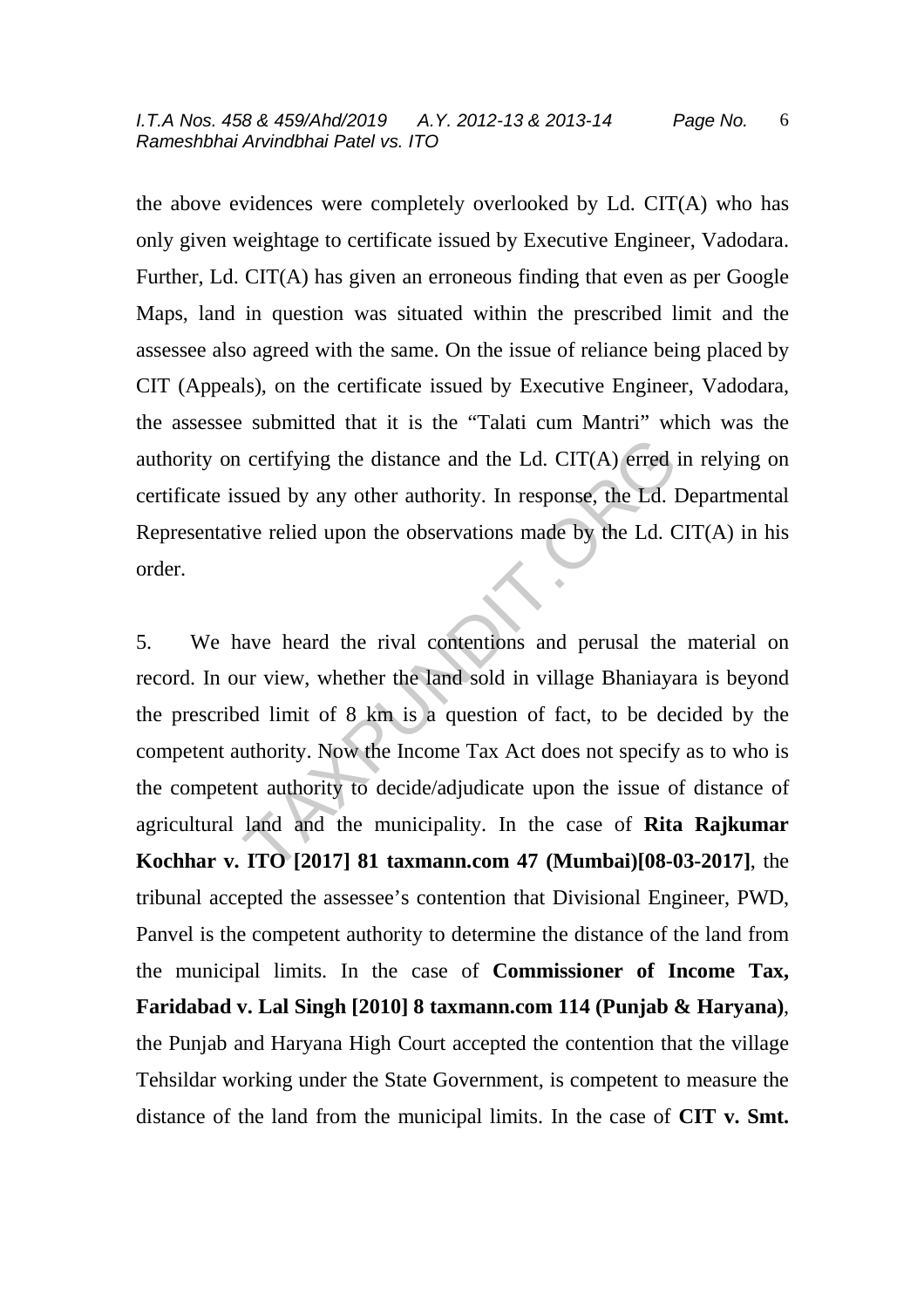**Sakunthala Rangarajan [2016] 74 taxmann.com 94 (Madras)**, the High Court held that for the purpose of Section  $2(14)(iii)(b)$  of the Income Tax Act, certificates of the **revenue authorities**, who are competent to measure the land and distance, and whose reports are accepted by the Government for demarcation of the limits of an area and the **certificate of the Public Transport Corporation Ltd**., should be given weightage and accepted. In the case of **ACIT v. Alkesh Kantilal Patel /I.T.A. No.4270/Mum/2015,** it was held that certificate from Executive Engineer Ahmadabad and certificate of Sarpanch of the Village, cannot be relied upon since they are not competent authority as prescribed under law and it is the village Tehsildar who is the competent authority to issue certificate regarding the distance. Therefore, there is no specific authority who has been designated as being the "competent authority" to measure distance between the land sold and the municipal limits. The assessee before us contended that it is the "Talati cum Mantri" who is the competent authority and reliance cannot be placed on the report of Executive Engineer, Vadodara, on which reliance has been placed by the Ld. CIT(A) while adjudicating the issue of distance against the assessee in respect of land situated at Bhaniyara village from VMC. Therefore, while the assessee is relying on the certificate issued by "Talati cum Mantri" and Google Maps (copies of which have been placed before us) for ascertaining the distance between the impugned land situated at Bhaniyara village and the VMC limits, the Ld. CIT(A) has relied upon the report of Executive Engineer, Vadodara (R and B) division (on the basis of remand report issued by Ld. Assessing Officer) and also the Google Maps to decide that the distance is beyond the prescribed limit of 8 km. We are of the considered view, that since there is no prescribed authority to decide upon that certificate from Executive Engineer Ahm<br>
f Sarpanch of the Village, cannot be relied upon si<br>
ent authority as prescribed under law and it is<br>
ho is the competent authority to issue certificate r<br>
erefore, there is no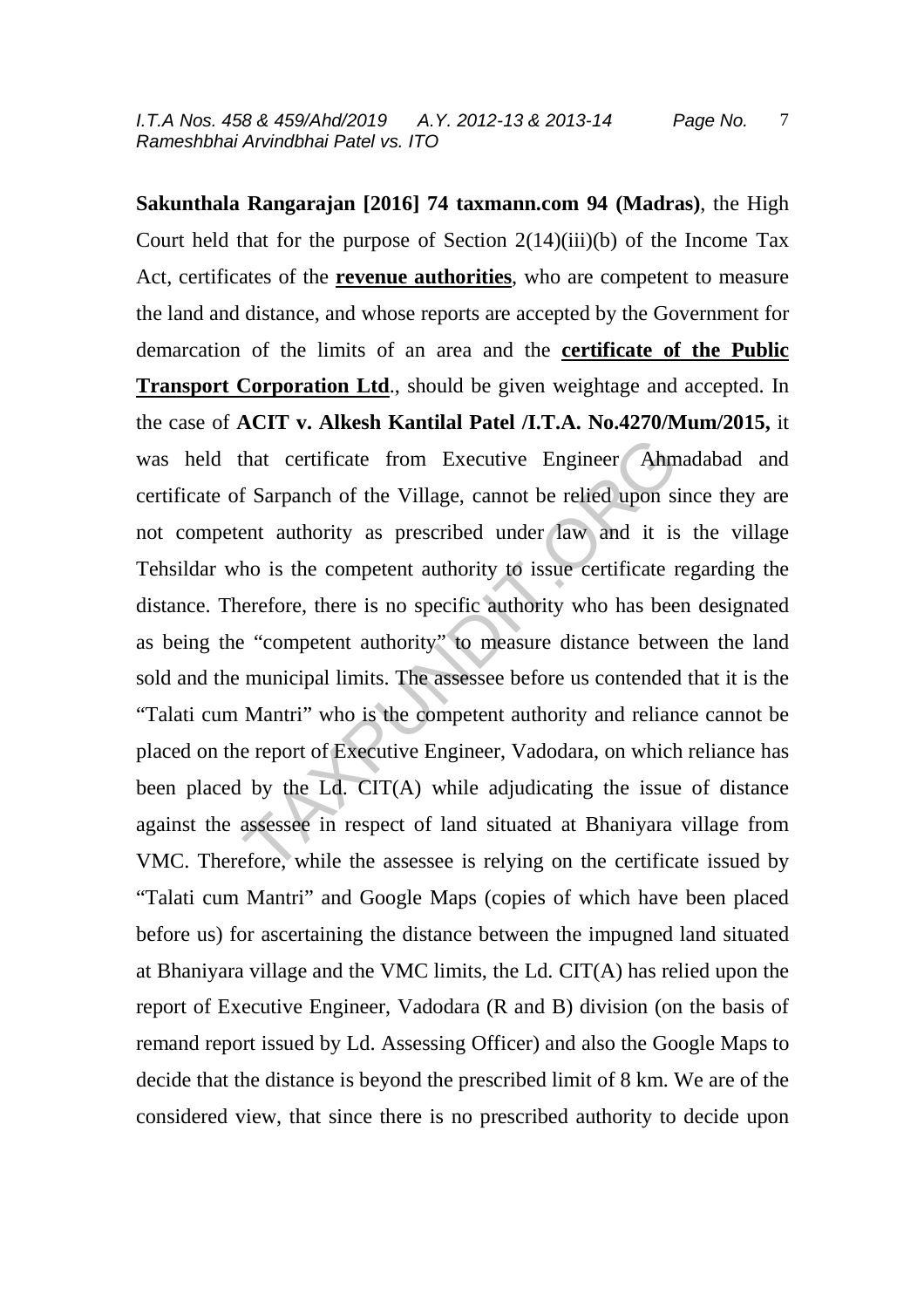the distance between the village land and the limit of the closest municipal Corporation, therefore, we are unable to accept the assessee's argument that the report of Executive Engineer, Vadodara (R and B) division cannot be relied upon for determining the distance between the impugned land at village Bhaniyara and the nearest local municipal Corporation. However, at the same time, before reliance is placed on any document/ report by the Ld. CIT(A) which is proposed to be used against the assessee while holding that the village land is not an agricultural land, he is bound to give the opportunity to the assessee to rebut the evidence being used against him. Also, the Ld. CIT(A) should also consider the evidence placed by the assessee on record i.e. report of "Talati cum Mantri regarding certificate of distance of impugned land from VMS and give his observations as to why the report placed by the assessee in support of his contention cannot be relied upon or whether there is any factual inaccuracy in such report. It may be important to point out, that for the impugned assessment year, it has been clarified by the CBDT vide Circular No.17/2015 [f.no.279/misc./140/2015 itj] dated 6-10-2015 that that the distance between the municipal limit (VMC in this case) and the agricultural land is to be measured **having regard to the shortest road distance**. The relevant extracts of the Circular are reproduced for ready reference: land is not an agricultural land, he is bound<br>to the assessee to rebut the evidence being used<br>d. CIT(A) should also consider the evidence pl<br>record i.e. report of "Talati cum Mantri regarding<br>impugned land from VMS and gi

#### **Circular No. 17/2015, Dated: October 06, 2015**

Subject:- Measurement of the distance for the purpose of section  $2(14)(iii)$ (b) of the Income-tax Act for the period prior to Assessment year 2014-15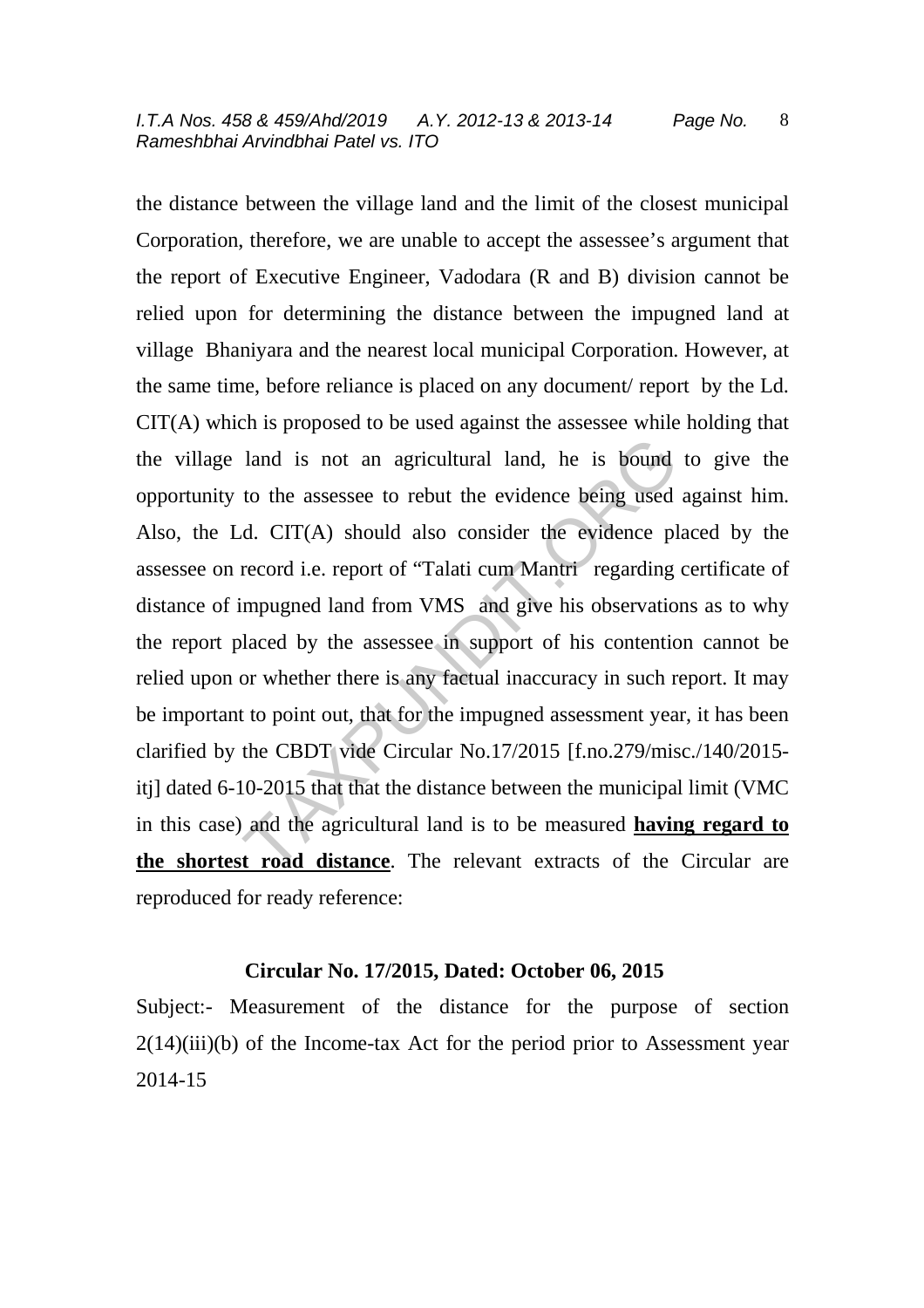*"Agricultural Land" is excluded from the definition of capital asset as per section 2(14)(iii) of the Income-tax Act based, inter-alia, on its proximity to a municipality or cantonment board. The method of measuring the distance of the said land from the municipality, has given rise to considerable litigation. Although, the amendment by the Finance Act, 2013 w.e.f. 1.04.2014 prescribes the measurement of the distance to be taken aerially, ambiguity persists in respect of earlier periods.* 

*2. The matter has been examined in light of judicial decisions on the subject. The Nagpur Bench of the Hon. Bombay High Court Vide order dated 30.03.2015 in ITA 151 of 2013 in the case of Smt. Maltibai R Kadu has held that the amendment prescribing distance to be measured aerially, applies prospectively i.e. in relation to assessment year 2014-15 and subsequent assessment year. For the period prior to assessment year 2014-15, the High Court held that the distance between the municipal limit and the agricultural land is to be measured having regard to the shortest road distance. The said decision of the High Court has been accepted and the aforesaid disputed issue has not been further contested.*  dated 30.03.2015 in ITA 151 of 2013 in the value of  $R$  Kadu has held that the amendment prescribin easured aerially, applies prospectively i.e. in ment year 2014-15 and subsequent assessment y l prior to assessment year

*3. Being a settled issue, no appeals may henceforth be filed on this ground by the officers of the Department and appeals already filed, if any, on this issue before various Courts/Tribunals may be withdrawn/ not pressed upon. This may be brought to the notice of all concerned.* 

5.1 In light of the above observations, we think it fit in the interest of justice to restore the matter to the file of Ld.  $CIT(A)$  to take a decision afresh, on facts, in light of direction issued vide CBDT Circular No.17/2015 [f.no.279/misc./140/2015-itj] dated 6-10-2015 (*Measurement Of Distance For Purpose Of Section 2(14)(iii)(b) For Period Prior To Assessment Year 2014-15)* and after taking into consideration the certificates placed on record by the assessee in support of the proof of distance between the land situated at village Bhaniyara and VMC (report of Talati cum Mantri and any other certificate the assessee may wish to place reliance upon) and also if the Ld. CIT(A) wishes to place reliance on any certificate issued by any competent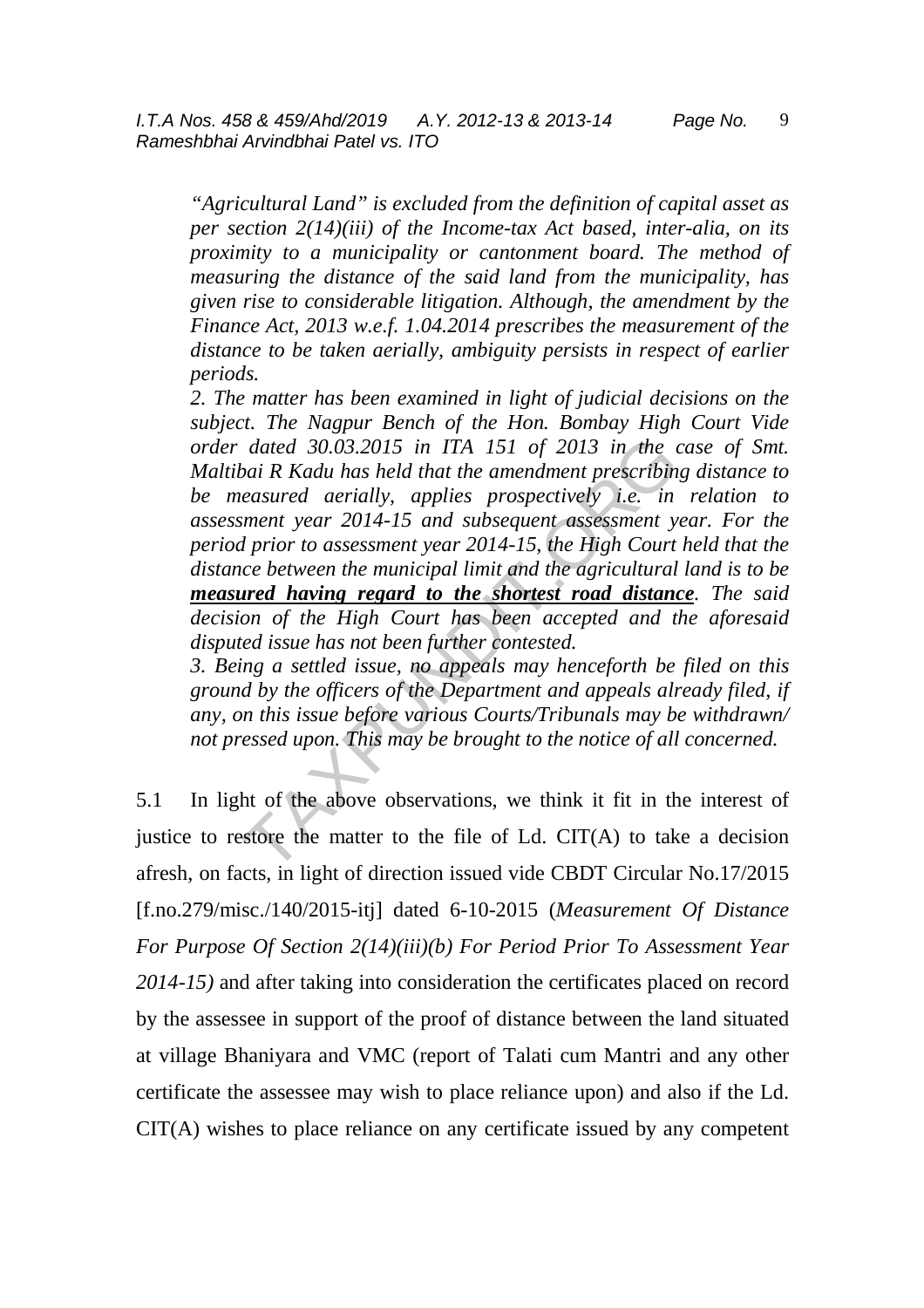authority, the assessee may be provided the opportunity to examine the same/ rebut the same. Accordingly, on this issue, the matter is being restored to the file of the Ld. CIT(A) with the above directions.

6. In the result, ground number 1 of the assessee's appeal is allowed for statistical purposes.

## **Ground number 2: addition under section 44AD of the Act:**

7. The brief facts in relation to this ground of appeal are that during the year under consideration, there was a cash deposit of  $\bar{\tau}$  58,89,000/- in the assessee's bank account held with Cosmos Bank. Before the AO, the assessee submitted that the above receipts were on account of contract receipts for construction of temple and the assessee has offered 8% of such receipts as his income u/s 44AD of the Act. The assessee submitted that he has not maintained any books of accounts. However, the AO held that looking into the frequency and depth of the transactions made by the assessee, AR has agreed for an addition of 12% of the receipts offered amounting to  $\overline{5}$ , 7,06,680/-. The assessee did not file an appeal against this addition before Ld. CIT(A). However, in the subsequent assessment year that is AY 2013-14, on similar facts, the Ld. CIT(A) has accepted assessee's appeal and restricted the addition to 8% of receipts under section 44AD of the Act. The assessee has accordingly filed an appeal before us in respect of the addition of 12% under section 44AD of the Act, seeking us to direct the AO to treat income at the rate of 8% as prescribed under section 44AD of the Act. mber 2: addition under section 44AD of the Act:<br>rief facts in relation to this ground of appeal are th<br>consideration, there was a cash deposit of  $\overline{5}$  58,89<br>pank account held with Cosmos Bank. Before to<br>omitted that t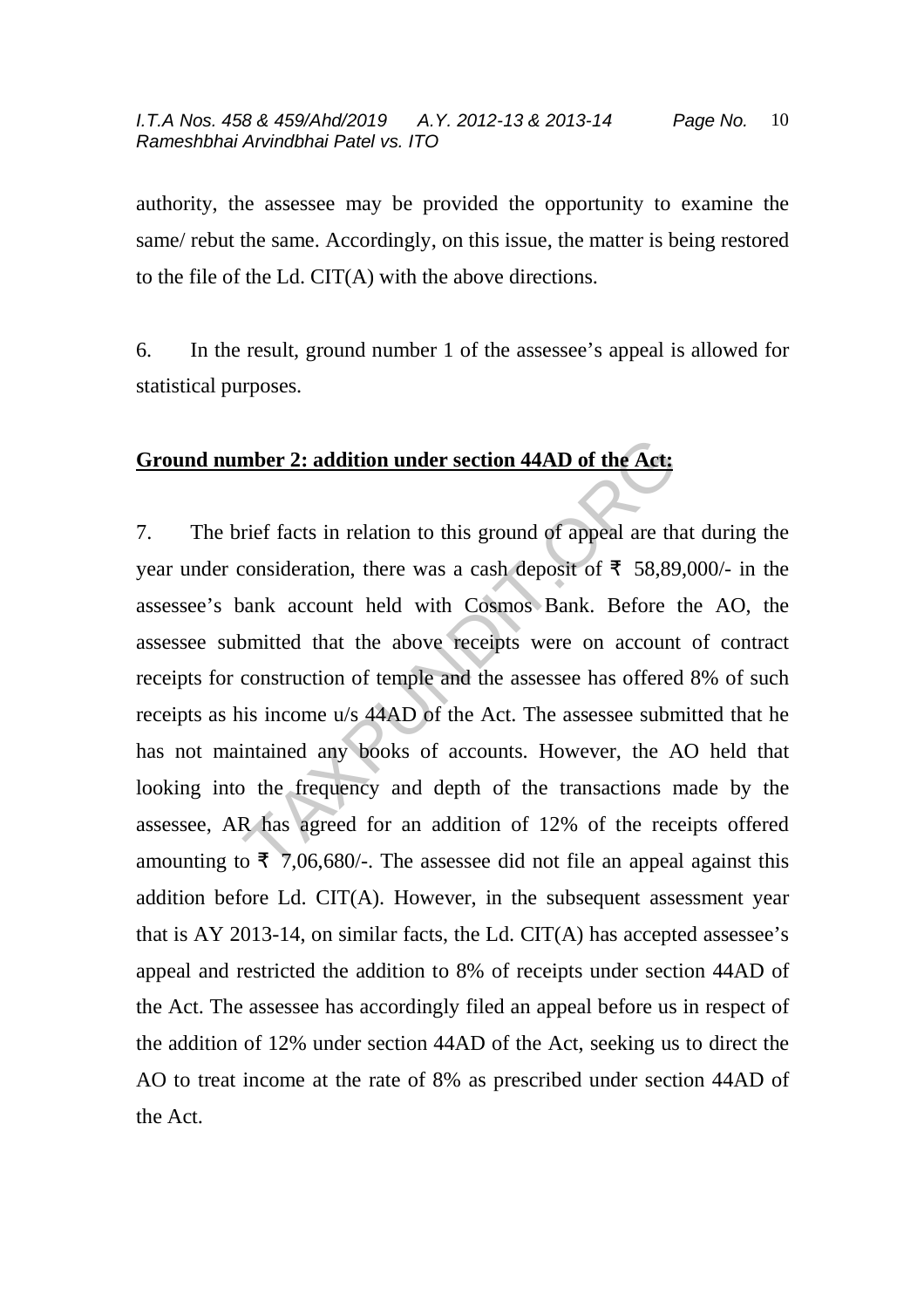8. We note that on similar set of facts, Ld. CIT(A) in appeal for immediately succeeding year that is assessment year 2013-14, has allowed the assessee's appeal. Since, the appeal of the assessee in respect of ground number 1 mentioned above is being restored to the file of Ld. CIT(A) for his consideration, keeping in view the principles of consistency, wherein the courts have held that when the facts & circumstances continue to remain the same, then there should not be any variation in the treatment from earlier year, in the interest of justice, we are restoring this matter to Ld. CIT(A) to grant relief if there are no change in facts as compared to facts for assessment year 2013-14. Accordingly, ground number 2 of the assessee is appeal is allowed. there should not be any variation in the treatment<br>interest of justice, we are restoring this matter to L<br>if there are no change in facts as compared<br>year 2013-14. Accordingly, ground number 2 of th<br>owed.<br>result, ground nu

9. In the result, ground number 2 of the assessee's appeal is allowed.

10. In the result, for AY 2012-13, appeal of the assessee is partly allowed for statistical purposes.

## **Assessment Year 2013-14:**

# **Ground No. 1: the addition on account of capital gain arising on sale of land by evaluating it as an non agricultural land:**

11. For assessment year 2013-14, the counsel for the assessee submitted that for this year the facts are similar to the immediately preceding year i.e. AY 2012-13, wherein a different land was sold in AY 2013-14, but it was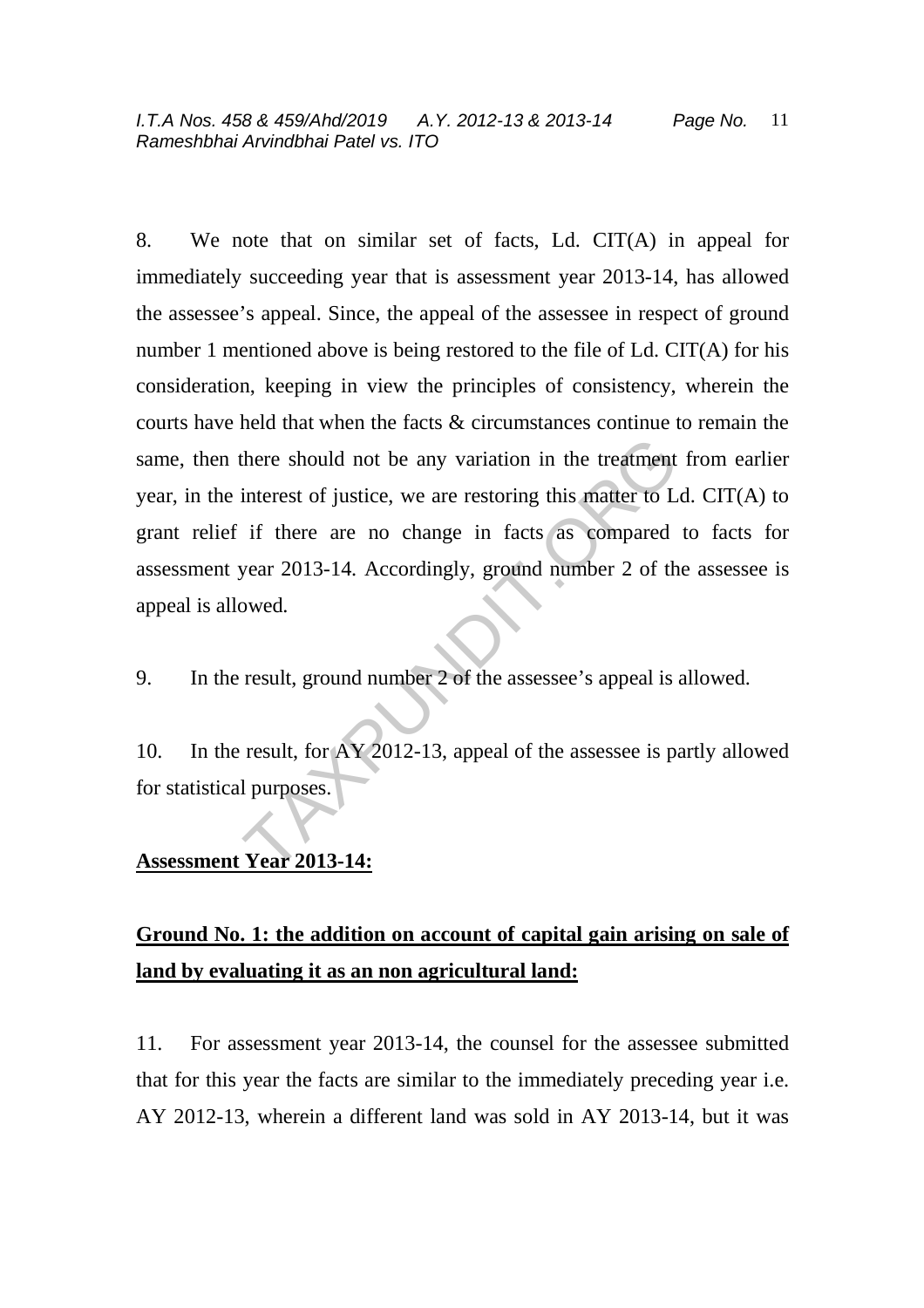located in the same village (Bhaniyara). Since the facts for AY 2013-14 are similar to AY 2012-13, in the interests of justice, we are restoring the matter to the file of Ld. CIT(A) to take a decision afresh, on facts, in light of direction issued vide CBDT Circular No.17/2015 [f.no.279/misc./140/2015 itj] dated 6-10-2015 (*Measurement Of Distance For Purpose Of Section 2(14)(iii)(b) For Period Prior To Assessment Year 2014-15)* and after taking into consideration the certificates placed on record by the assessee in support of the proof of distance between the land situated at village Bhaniyara and VMC (report of Talati cum Mantri and any other certificate the assessee may wish to place reliance upon and also if the Ld. CIT(A) wishes to place reliance on any certificate issued by any competent authority, the assessee may be provided the opportunity to examine the same/ rebut the same. Accordingly, on this issue, the matter is being restored to the file of the Ld. CIT(A) with the above directions. of distance between the land situated at village B<br>t of Talati cum Mantri and any other certificate the :<br>ce reliance upon and also if the Ld. CIT(A) wis<br>any certificate issued by any competent authority,<br>wided the opportu

12. In the result, ground number 1 of the assessee's appeal is allowed for statistical purposes.

# **Ground No. 2 addition of Rs. 1,06,913/- by disallowing 10% of total agricultural expenditure claimed:**

13. The brief facts of this ground are that during the year, the assessee had shown gross agricultural income of  $\bar{\tau}$  16,96,493/- and claimed expenditure on account of agricultural expenses amounting to  $\bar{\tau}$  10,69,130/- and declared net agricultural income of  $\bar{\tau}$  6,27,363/-. The assessing officer observed that expenses claimed by the assessee to the extent of 60% of gross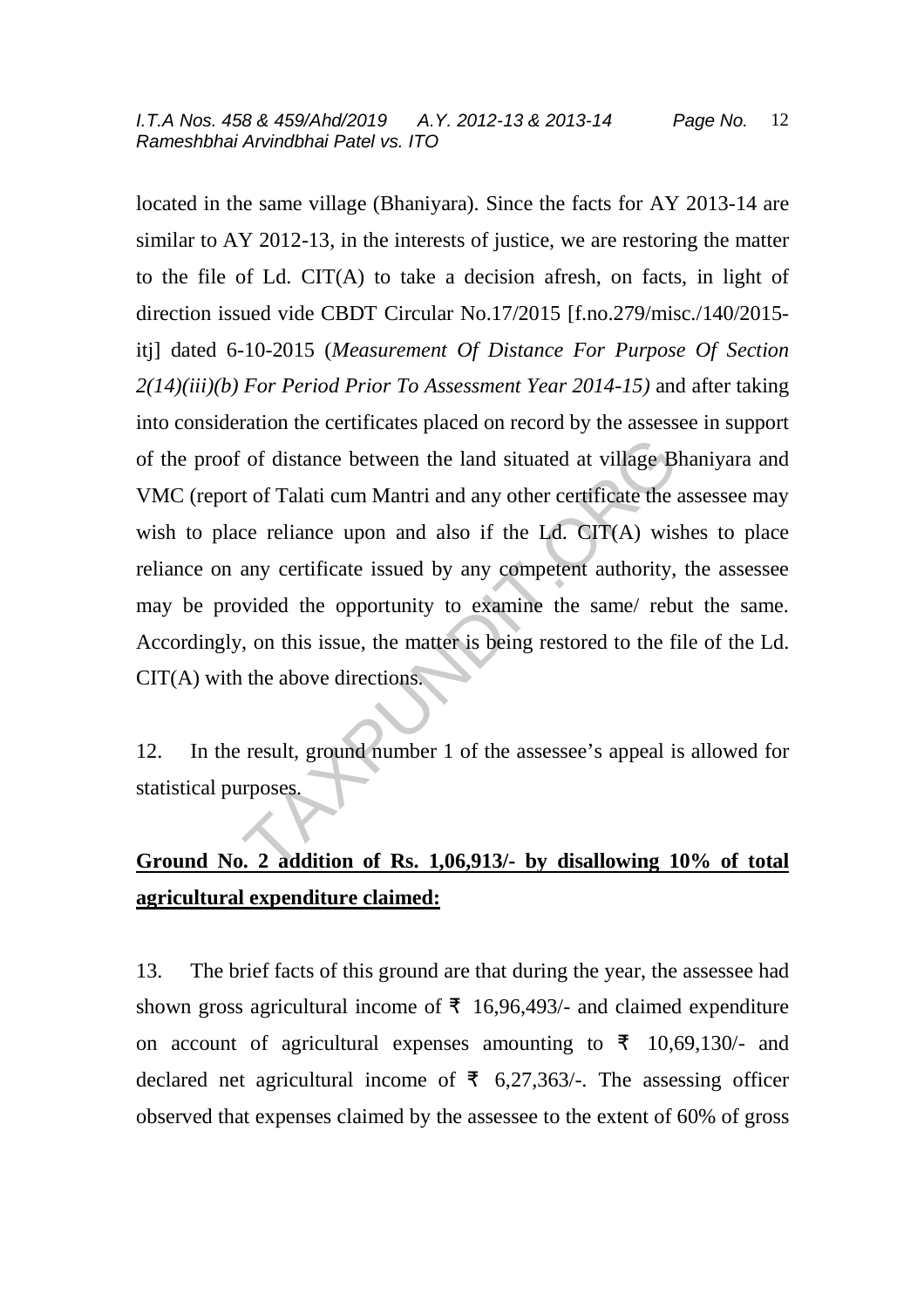agricultural receipts are excessive and asked the assessee to submit bills/vouchers and other supporting in respect of claim of agricultural expenses. The assessee submitted copy of extract of 7/12 in respect of proof of agricultural lands and also submitted bills of sale of agricultural produce, but has not submitted bills and supporting of expenses. Therefore, in absence of any bills and other supporting evidence in respect of agricultural expenses, the AO made disallowance of 20% of agricultural expenses amounting to  $\bar{\tau}$  2,13,826/-. In appeal, the Ld. CIT(A) restricted the addition only to the extent of 10% of agricultural expenditure of  $\bar{\mathbf{z}}$  10,69,493/- and directed the balance to be deleted i.e.  $\bar{f}$  1,06,949/- was disallowed and balance of  $\bar{\tau}$  9,62,544/- was directed to be allowed. Before us, counsel for the assessee submitted that confirmation of disallowance of 10% of agricultural expenses is excessive since the assessee had submitted statement showing agricultural income and expenses (page 40 of paper book), proof of land holding, bills with respect to sale of agricultural produce and therefore under such circumstances the impugned disallowance confirmed by Ld. CIT(A) to the extent of 10% of agricultural expense is unwarranted. Alternatively some token disallowance maybe confirmed. The Ld. Departmental Representative relied upon the observations made by the Ld. CIT(A) in his order. o ₹ 2,13,826/-. In appeal, the Ld. CIT(A) restricted<br>extent of 10% of agricultural expenditure of ₹ 10,<br>balance to be deleted i.e. ₹ 1,06,949/- was dis<br>f 9,62,544/- was directed to be allowed. Before us<br>e submitted that

14. We have heard the rival contentions and perusal the material on record. In our view, the reasons for disallowance of agricultural expenses is that initially, the assessee had claimed almost 60% of agricultural receipts as agricultural expenses. When asked to produce the relevant supporting bills/voucher or any other supporting documents to evidence the agricultural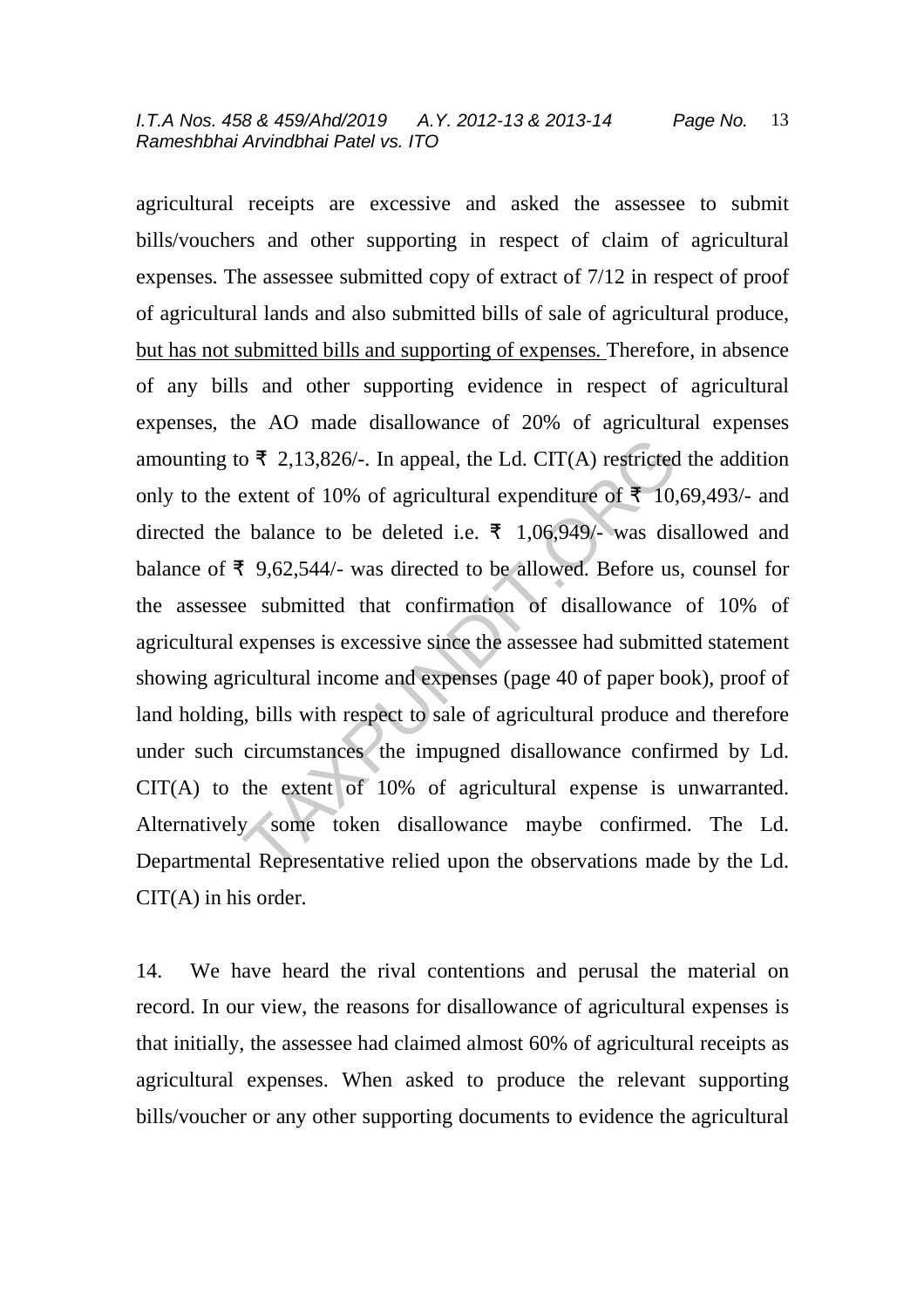expenses, the same were not produced before the Ld. Assessing Officer, who in absence of any supporting documents disallowed 20% thereof. In appeal, the Ld. CIT(A), restricted disallowance to 10% of the expenses. We note that while the assessee has given a summary list of details of agricultural expenditure viz. electricity and diesel expenses, fertilizer and pesticide expenses, ploughing and labour charges, seeds purchased, depreciation, however, the assessee has not produced any supporting bills/vouchers/documents in support of his claim of incurring the expenditure before any of the authorities. Accordingly, in our view, the Ld. CIT(A) has not erred in facts and in law in restricting the disallowance to 10% of agricultural expenses in absence of any bills/vouchers/supporting evidence produced in support of proof of claim of expenditure. In the result, ground number 2 of the assessee's appeal is dismissed. rs/documents in support of his claim of ir<br>before any of the authorities. Accordingly, in our v<br>not erred in facts and in law in restricting the dis<br>icultural expenses in absence of any bills/voucher<br>bduced in support of p

15. In the result, the appeal of the assessee is partly allowed for statistical purposes.

16. In the combined result, ITA 458/Ahd/2019 is partly allowed for statistical purposes and ITA 459/Ahd/ 2019 is partly allowed for statistical purposes.

Order pronounced in the open court on 17-05-2022

 **Sd/- Sd/- ACCOUNTANT MEMBER JUDICIAL MEMBER Ahmedabad : Dated 17/05/2022** 

 **(WASEEM AHMED) (SIDDHARTHA NAUTIYAL)**